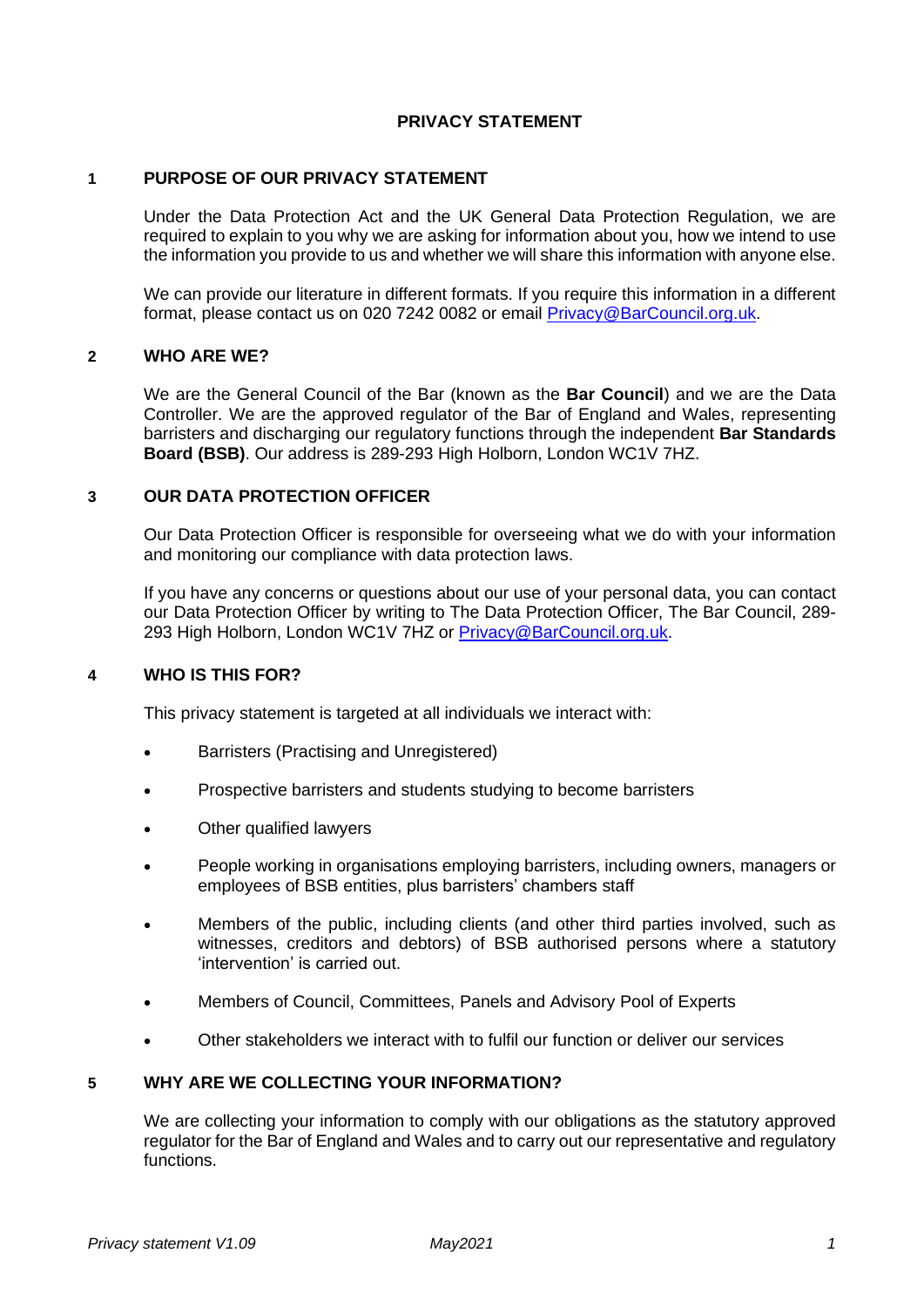The Bar Council promotes:

- the Bar's high-quality specialist advocacy and advisory services;
- fair access to justice for all;
- the highest standards of ethics, equality and diversity across the profession; and
- the development of business opportunities for barristers at home and abroad.

The Bar Standards Board objectives as laid out in the Legal Services Act are:

- protecting and promoting the public interest;
- supporting the constitutional principle of the rule of law;
- improving access to justice;
- protecting and promoting the interests of consumers;
- promoting competition in the provision of services;
- encouraging an independent, strong, diverse and effective legal profession;
- increasing public understanding of citizens' legal rights and duties; and
- promoting and maintaining adherence to the professional principles.

## **6 WHAT INFORMATION ARE WE COLLECTING?**

All the information we collect about you will be stored and used by us in accordance with this privacy statement and in accordance with your rights as described in Section 13 of this statement under the Data Protection Act and the UK General Data Protection Regulation.

### *Personal data*

The information which we process about you is collected:

- when you complete an online form, or update your details on the Bar Council, the Bar Standards Board, the My Bar or the Direct Access Portal websites;
- when you complete an online form or update your details on websites provided in conjunction with the Bar Council such as the Pupillage Gateway;
- when you submit an application or form to us online or manually;
- when you complete a survey or otherwise provide us with information for research purposes;
- when you contact the Bar Council or the Bar Standards Board by email, post, telephone or fax;
- when you contact by telephone, we may record telephone conversations to provide reasonable adjustments you have requested;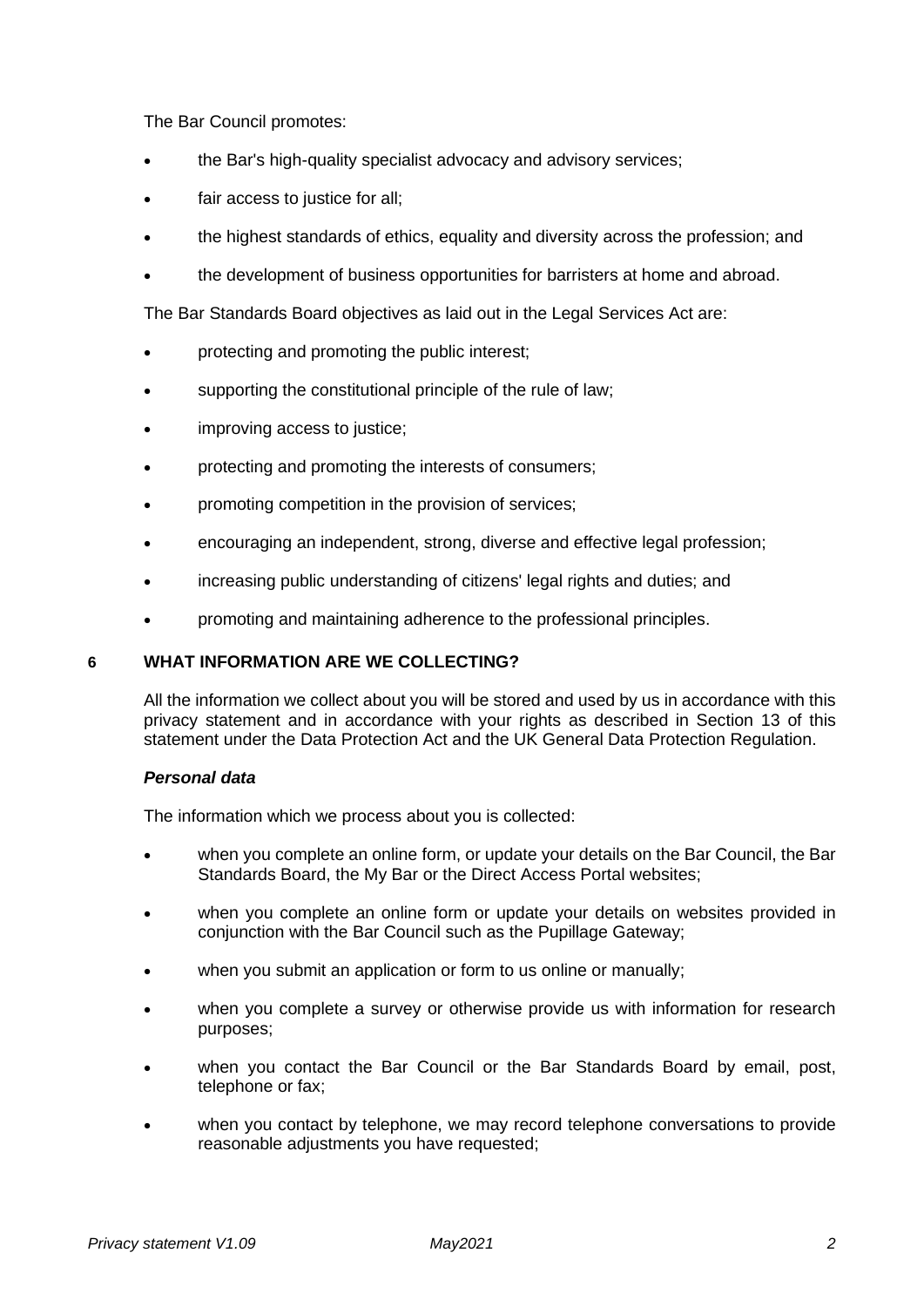- from persons duly authorised by you, such as your employer, or a clerk or administrator at your chambers, to provide information on your behalf; when we receive information and reports about conduct, or are investigating such information or reports, provided to us by yourself or third parties;
- when we carry out a statutory 'intervention' into a BSB Authorised Person, which involves taking control of the practice of an Authorised Person in the interests of clients and the public.
- when you provide services to us or undertake activities which form part of your obligations under the terms of your appointment or our contractual terms;
- when we administer our appointment, recruitment and appraisal processes for Council, Committee, Panel and Advisory Pool of Experts members;
- if you visit our office, your image may be captured on our closed-circuit television (CCTV) operating at the entrance to each of our floors, primarily for security and safety purposes. Images are viewed on a live feed and stored securely for 30 days, when they are overwritten. (See our CCTV Policy for more information [*link*]).
- through cookies on our website (for further information see our Cookies Notice [link])
- IP addresses collected through our websites, these are only stored for 90 days for security reasons and subsequently destroyed.

The information which we collect about you from other sources:

- From the Council of the Inns of Court and the Inns of Court (Students and Call to the Bar datasets)
- from Pearson VUE (Bar Course Aptitude Tests datasets)
- from Pearson VUE and Authorised Education and Training Organisations (Bar Training and Bar Transfer Test datasets)
- Legal Ombudsman (Complaints information)
- Bar Mutual Indemnity Fund (Insurance information)
- Judicial Appointments Commission
- Queen's Counsel Appointments (QC appointment information)
- when obtaining the references from referees you have supplied, for the purpose of confirming your suitability for appointment to committees, panels or expert groups
- Shared Intelligence System (SIS) (a secure electronic platform hosted by the FCA and only available to participating organisations that subscribe to SIS, including regulatory bodies) to search for individuals in relation to our obligations under the Money Laundering Regulations.

The information which we collect about you through the above processes will typically be your name and contact information such as postal address, email address and telephone numbers, your contact history, subscriptions, any application information or report from you and in relation to cookies, your internet log information and visitor behaviour information.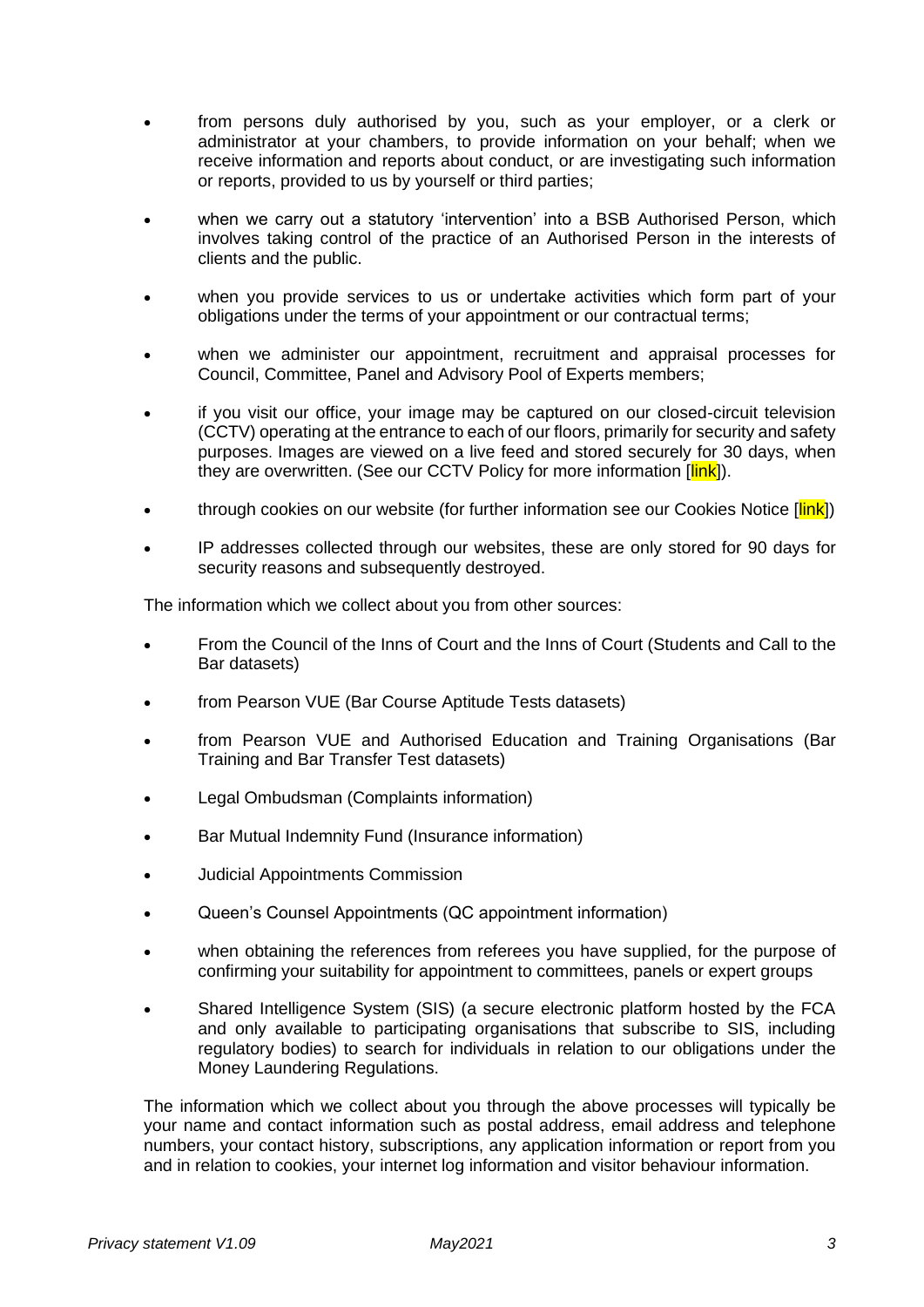If you take part in online exams run by Pearson VUE using their remote proctoring test services, they may collect facial images of you and ID, such as a driving licence or passport, to authenticate your identity, on our behalf. They may also make video and audio recordings for the purposes of identity verification and to ensure the integrity of the testing process.

If you are a barrister or prospective barrister, we will collect information about your education history and results, Call to the Bar information, practising details, roles and employment positions, qualifications, professional details, rights, entitlements, registrations, subscriptions, applications, authorisations, demographics, complaints and conduct history. Pearson VUE may also pass us your equality and diversity data, if you have provided it to them when taking the Bar Course Aptitude Test (BCAT). Where we carry out a statutory 'intervention' we will also collect client files, employee files and general office files.

### *Special categories of personal data*

Some of the information which we collect to fulfil our public sector equality duties as well as deliver regulatory objectives will be special categories of personal data (also called sensitive personal data) to which greater protection is provided by the data protection laws. The information which falls within this category includes information about:

- disability and health
- sexual orientation and/or gender identity
- a person's racial or ethnic origin
- religious or philosophical beliefs
- membership of a trade union
- political opinions
- genetic data and biometric data (we may collect biometric data to authenticate the identity of those taking online examinations)

### *Information about criminal convictions and offences*

Information about criminal convictions and offences does not fall under the definition of special categories of personal data but it is still afforded greater levels of protection.

## **7 WHAT IS THE LAWFUL BASIS FOR USING YOUR INFORMATION?**

### *Personal data*

In accordance with the data protection laws, we need a "lawful basis" for collecting and using information about you. There are a variety of different lawful bases for processing personal data which are set out in the data protection laws.

The lawful bases on which we rely in order to use the information which we collect about you for the purposes set out in this notice will be:

using your information is necessary for the performance of a task carried out in the public interest (to fulfil our statutory regulatory and representative obligations) which we refer to as the "public task" basis; or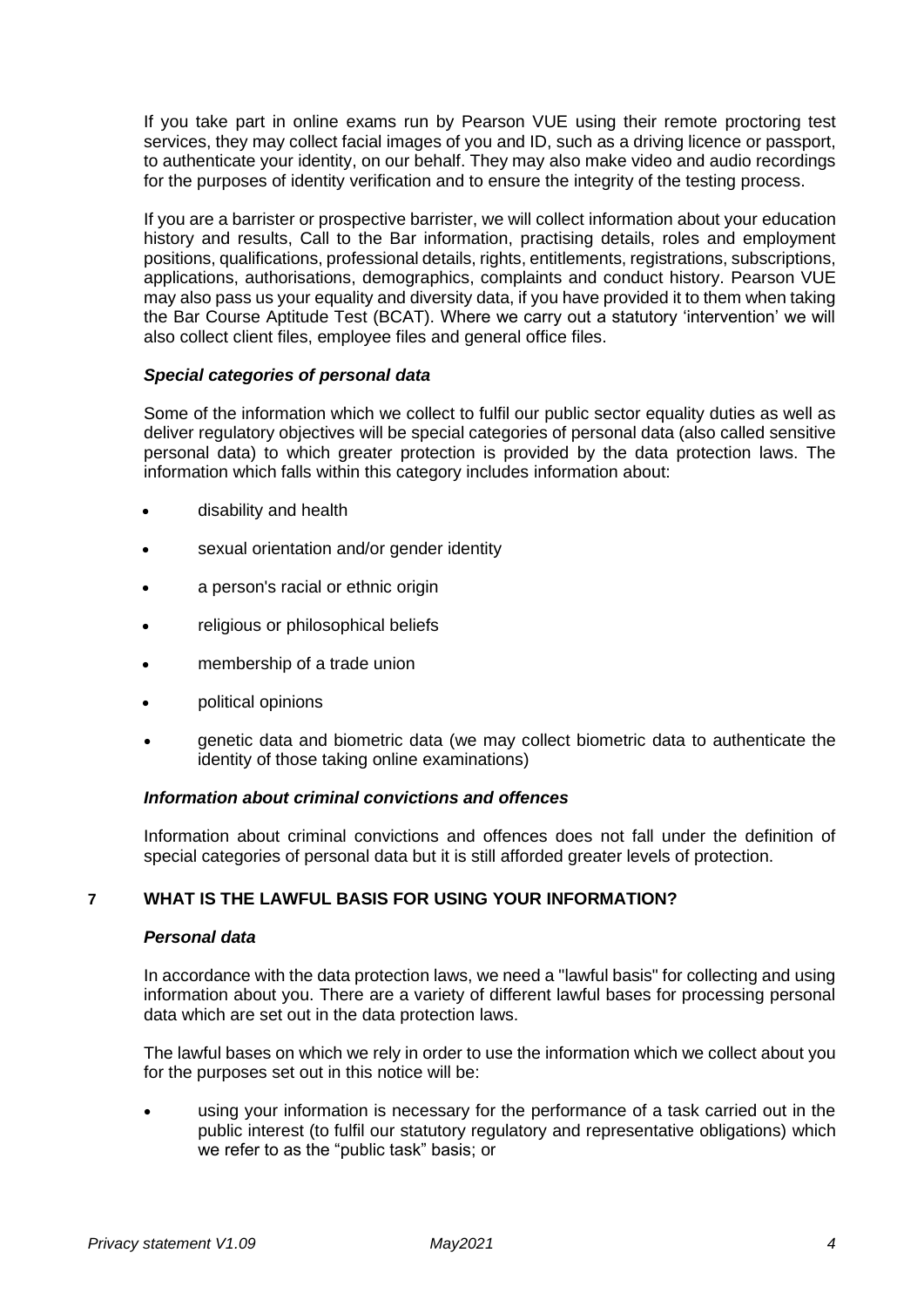- you have provided consent to our use of your information; or
- using your information is necessary to fulfil a contract you have with us, or because you have asked us to take specific steps; or
- using your information is necessary for the pursuing of legitimate interests of the General Council of the Bar and/or the Bar, including the images we record on CCTV.

## *Special categories of personal data*

The lawful basis on which we rely in order to use your sensitive personal data/special categories of personal data which we collect about you will be:

- that it is necessary for the performance of a task carried out in the public interest (to fulfil our statutory regulatory and representative obligations); and
- for reasons of substantial public interest, for the reasons above, and in order to monitor and review the existence or absence of equality of opportunity or treatment.

### *Information about criminal convictions and offences*

The lawful basis on which we rely in order to use information that may relate to any criminal convictions and offences will be:

- that it is necessary for the performance of a task carried out in the public interest (to fulfil our statutory regulatory obligations); and
- for reasons of substantial public interest, specifically, that it is necessary for the exercise of our regulatory functions.

# **8 WHAT ARE WE GOING TO DO WITH YOUR INFORMATION?**

### *Personal data*

The information which you provide to us will be used to deliver the following regulatory and representative functions using the lawful basis of "public task" under our approved regulator status in the Legal Services Act 2007:

### **Regulatory functions delivered by the Bar Standards Board**

- governance, regulatory strategy and policy development, including research;
- authorisation to practise and changes in practising details;
- applications for rights and entitlements or for waiving certain regulatory requirements;
- to enable persons with delegated responsibility for your chambers/employer to complete authorisation to practise forms and procedures on your behalf;
- registration and completion of pupillage;
- authorisation and regulation of entities (authorised bodies and licensed bodies) including, where appropriate, their owners, managers and employees;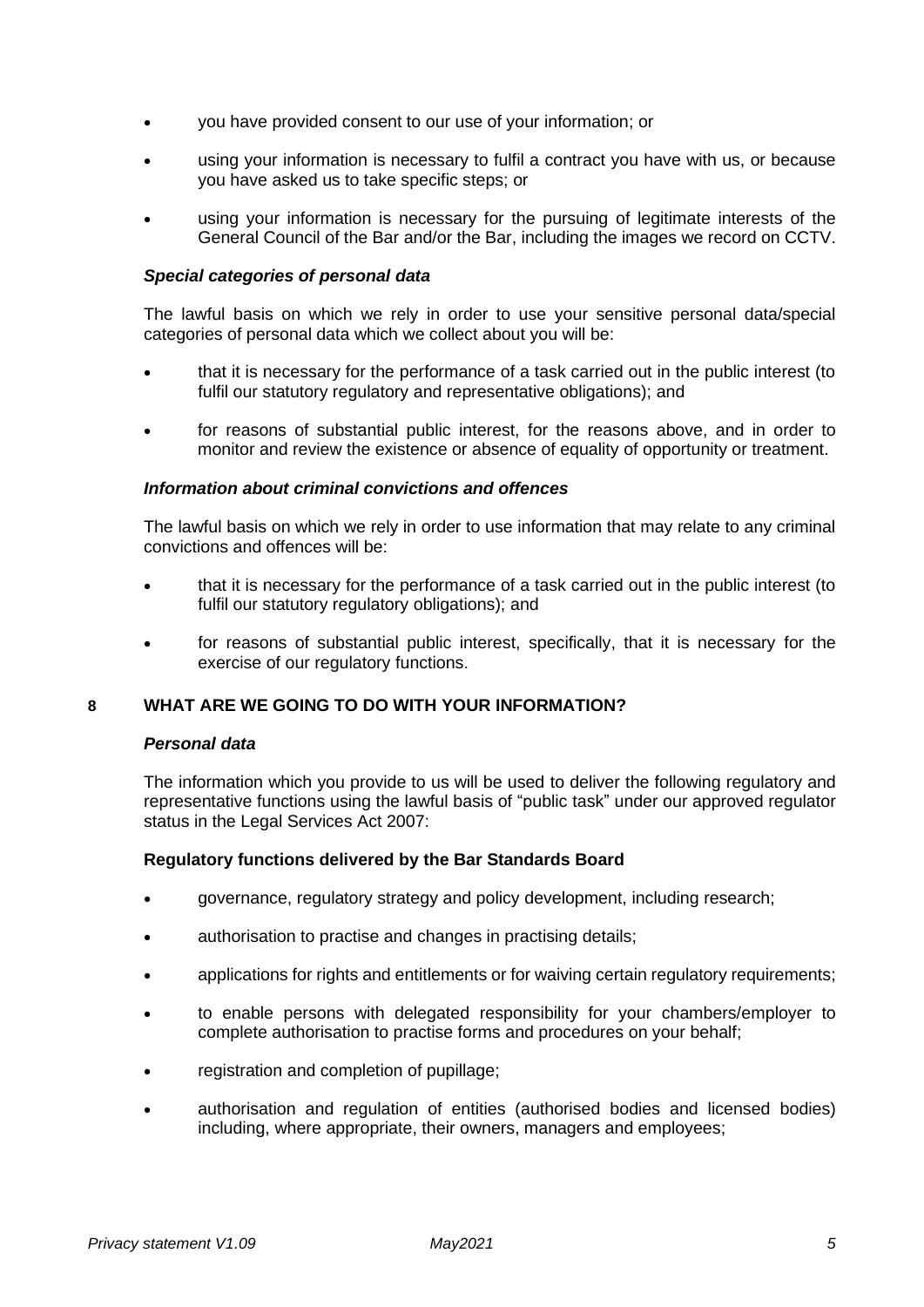- regulation (including regulatory assurance and supervision) of barristers (and in certain circumstances those employed by barristers) and those qualifying as barristers, authorised bodies, licensed bodies and education and training provision for prospective and current barristers;
- dealing with enquiries, reports about conduct matters, carrying out investigations and taking enforcement action;
- maintaining the Barristers' Register; and
- sending Bar Standards Board Regulatory Updates & Information.

## **Representative function delivered by the Bar Council**

- governance and strategy management and development
- influencing of policy with Government in relation to the administration of justice;
- provision of policy and practical support, guidance and initiatives to barristers on practice management issues and in relation to practises undertaken by barristers;
- provision of policy and practical support, guidance and initiatives to authorised and licensed bodies;
- provision of policy and practical support, guidance and initiatives to support prospective barristers in education and training and upon entry to the Bar;
- the promotion of relations between the approved regulator and relevant national or international bodies, governments or the legal professions of other jurisdictions
- promotion of equality, diversity and social mobility across the profession; and
- for practising barristers, we will use your information, under the lawful basis of legitimate interests, to send representation, policy, support and justice campaign information for the Bar.

**We may seek your consent** to use your information for the following reasons:

- for the administration and communication of events such as the Bar Conference, training and road shows;
- for public relations and marketing purposes directly relating to the profession;
- to keep you up to date with the range of services from our partners, including products and benefits;
- to change mailing preferences in relation to purposes other than our representational or regulatory functions;
- in the case of cookies, it will allow us to provide you with a tailored and appropriate user experience on our website;
- to receive representation, policy, support and justice campaigns for the current and prospective Bar (other than practising barristers)
- to receive regulatory updates and information (other than practising barristers)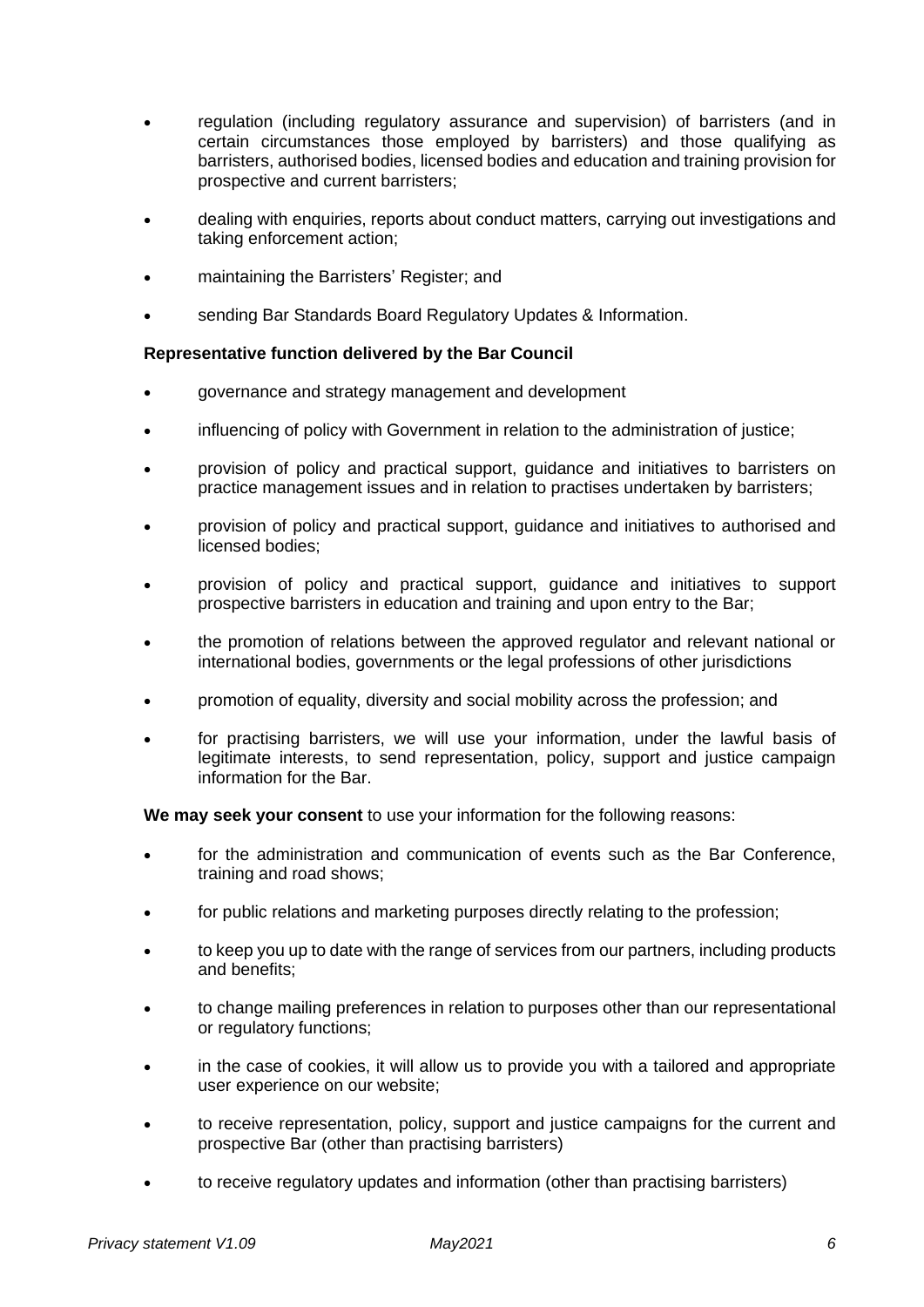If you sign up to pay the Bar Representation Fee, this will include us processing your data for the administration of membership records, such as member services, Xexec benefits and Council magazine subscriptions, although you will have the option to say you don't want to receive these benefits by emailing Member Services a[t MemberServices@BarCouncil.org.uk](mailto:MemberServices@BarCouncil.org.uk)

### *Special categories of personal data*

We are committed to ensuring that access to the Bar should be equally open to all. Therefore, the special categories of personal data which we collect from you will be used for the following purposes:

- to fulfil our statutory obligations under the Equality Act 2010 and the Legal Services Act 2007, including Equalities monitoring and research;
- to monitor the data trends of those entering the Bar to understand how people from a range of backgrounds progress in their careers. We may publish anonymised analysis of this information on our website.

If you require further information as to why the General Council of the Bar gathers diversity data from you to fulfil its statutory function as approved regulator and fulfil its public sector equality duties, please contact the Equality and Diversity team at the Bar Council or the Bar Standards Board on 020 7242 0082.

## *Information about criminal convictions and offences*

We collect information concerning criminal convictions and offences in relation to those who practise as barristers in England and Wales and members appointed to Committees, Panels and Advisory Pool of Experts. We collect this information as part of our regulatory function.

Some of this information is collected routinely through the Authorisation to Practise process, to comply with money-laundering regulations.

## **9 SHARING YOUR INFORMATION**

### *Contractors and sub-contractors*

It may be necessary to share your information with our contractors and sub-contractors so they can provide a service to you or to enable us to deliver our statutory function or services you have agreed to. The contractors and sub-contractors shall be contractually required to ensure that they adhere to the security requirements imposed by the Data Protection Act and the UK General Data Protection Regulation.

Our contractors and sub-contractors will not share your information with any other parties (except in the case of our file storage contractor) and will only be able to use the information when completing work on behalf of us.

## *Regulators and other legal obligations*

We may also share your information with other bodies with official authority, such as the Legal Ombudsman, Legal Services Board, other regulators, the Council of the Inns of Court, Queens Counsel Appointments, Judicial Appointments Commission and the Office of the Immigration Services Commissioner, HM Revenue and Customs (HMRC) and with other organisations where we have a legal obligation to share the information with them or where there is a legitimate legal basis to do so.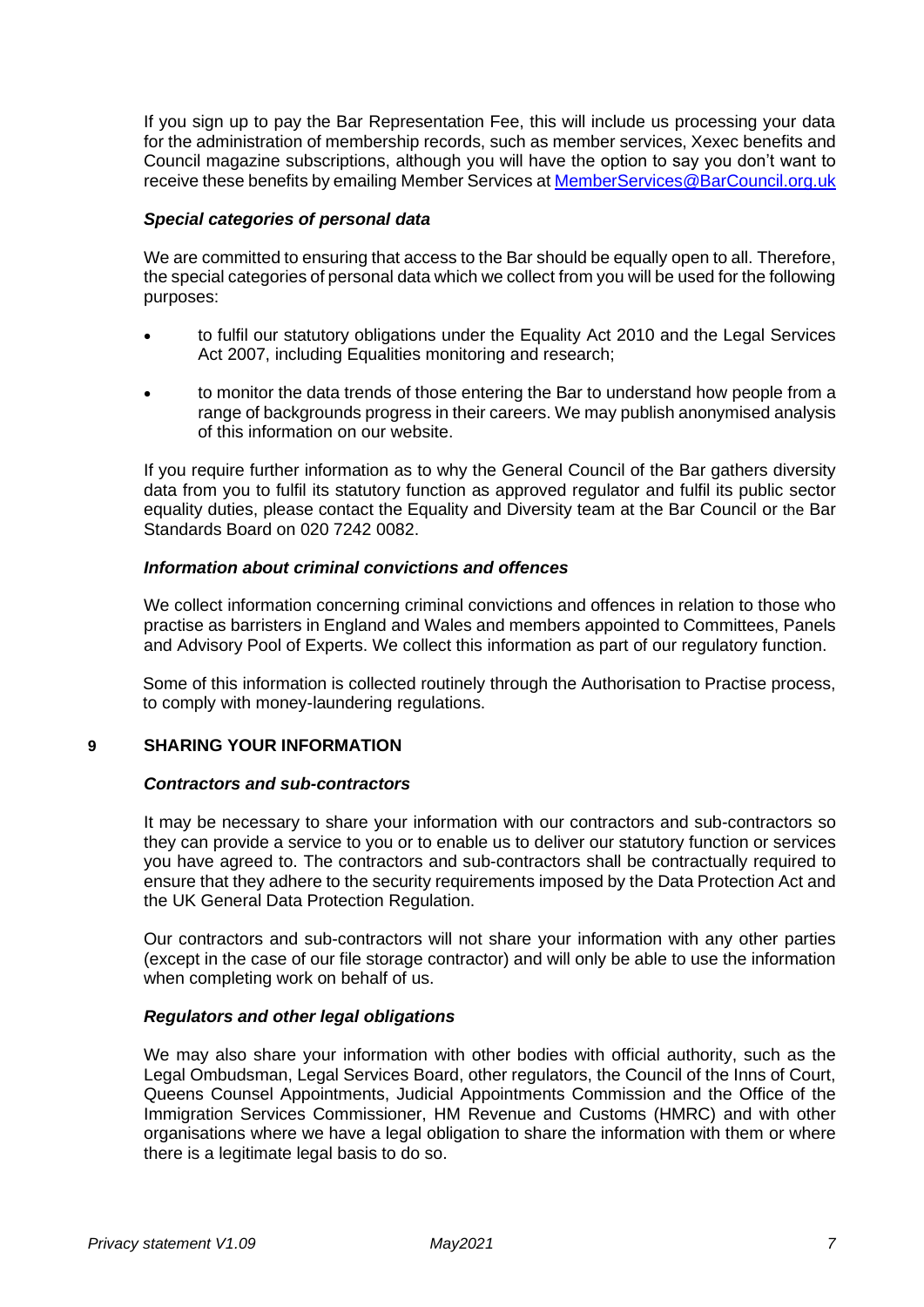Where we carry out statutory 'interventions' we will do this in association with Intervention Agents (who are firms of solicitors) with whom BSB will share the data concerned.

We may share information about barristers and BSB entities who conduct work under the Money Laundering Regulations, where:

- regulatory action has taken place which has resulted in their suspension, or
- regulatory action has commenced and there is a clear public interest for sharing information at an early stage, or
- a Suspicious Activity Report has been filed.

Names of individuals and organisations may be loaded onto the Shared Intelligence System (SIS), which is a secure electronic platform hosted by the FCA and only available to participating organisations that subscribe to SIS, including regulatory bodies. Upon request, relevant information may be shared with a SIS member that is a supervisory authority, the Treasury, any law enforcement authority or an overseas authority as defined in the Money Laundering Regulations in line with Regulation 52.

### *Other organisations*

We may from time to time share or receive information about you from other organisations, such as:

- the police for the purpose of detection and prevention of crime;
- organisations with a function of auditing and/or administering public funds for the purpose of detection and prevention of fraud;
- the Inns of Court in order to keep their records' up to date and facilitate your relationship with them;
- HM Courts and Tribunal Service (HMCTS) for the administration of the Court ID Cards scheme;
- Bar Mutual Indemnity Fund;
- Authorised Education and Training Organisations (AETOs);
- if you elect to make a pro bono donation, we will share your contact details and details of your donation with Advocate (previously the Pro Bono Unit); or
- if you provide consent, we may share your information with a third-party organisation for marketing purposes.

We have various memoranda of understanding and/or data sharing protocols with many of these organisations, including the Inns of Court and Council of the Inns of Court, the Legal Ombudsman, the Bar Mutual Indemnity Fund, HMCTS and the AETOs. Memoranda of Understanding can be found at: [https://www.barstandardsboard.org.uk/about-us/working](https://www.barstandardsboard.org.uk/about-us/working-with-others.html)[with-others.html.](https://www.barstandardsboard.org.uk/about-us/working-with-others.html) For further information on any agreements not published on the website, email Privacy@BarCouncil.org.uk

## *The public*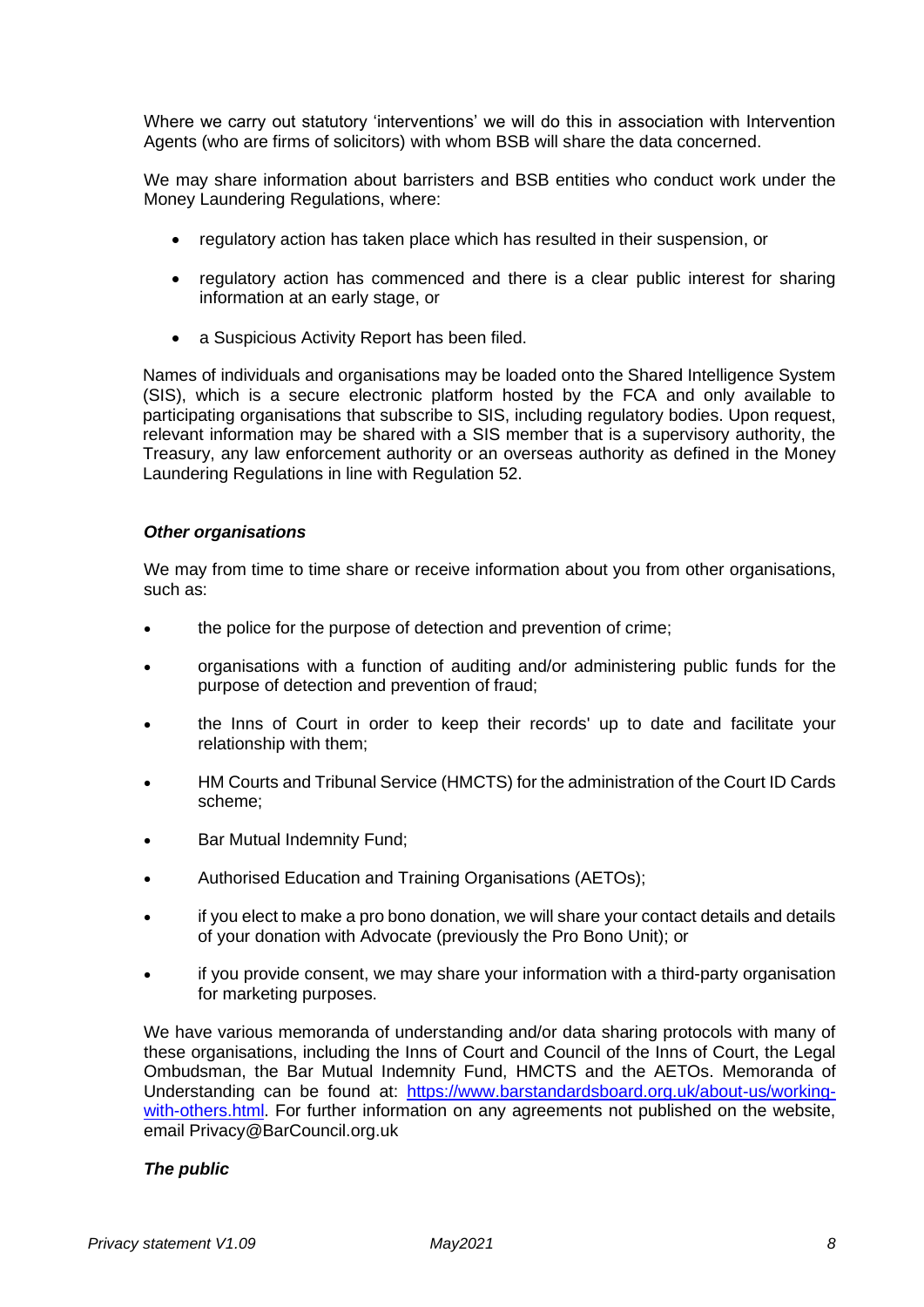If you are a qualified barrister, some of your personal data (as defined in the Bar Standards Board Handbook) is publicly accessible via the Barristers' Register webpage.

If you apply for, and are granted, a waiver from any BSB Handbook rules, we will confirm that a waiver has been granted to a member of the public who requests it.

If you are a member of a Committee, Panel, or Advisory Pool of Experts, some of your personal data is publicly accessible and/or on the BSB or Bar Council website.

## **10 TRANSFERRING YOUR INFORMATION ABROAD**

If you are a qualified barrister, your personal data (as defined in the Bar Standards Board Handbook) is accessible internationally via the Barristers' Register webpage.

If you are a member of a Committee, Panel, or Advisory Pool of Experts, your personal data is accessible internationally on the BSB or Bar Council website.

Pearson VUE store data they hold on behalf of the Bar Standards Board in the United States. This arrangement is covered by Standard Contractual Clauses.

#### **11 SECURITY OF YOUR PERSONAL INFORMATION**

The information that you provide will be stored securely on our electronic systems. Our security measures and procedures reflect the seriousness with which we approach security and the value we attach to your information. These measures and procedures are audited and reviewed.

Only relevant members of staff will have access to the information you provide to us. Those members of staff will have received appropriate data protection training.

Any payment transactions will be encrypted (using SSL technology).

### **12 CAN WE USE YOUR INFORMATION FOR ANY OTHER PURPOSE?**

In limited circumstances we may use your information for a purpose other than those set out in this policy. If we intend to do so, we will provide you with information relating to that other purpose before using it for the new purpose.

### **13 STORING YOUR INFORMATION AND DELETING IT**

In accordance with the General Council of the Bar obligations under the Data Protection Legislation, the Council shall only retain personal data for as long as is necessary for the legitimate purposes for which the personal data is processed. This includes information provided to the General Council of the Bar, or a third party on our behalf, for research purposes.

When those purposes come to an end, the General Council of the Bar shall securely delete the personal data unless the retention of the personal data is required for archiving purposes which are in the public interest, scientific or historical research purposes or statistical purposes in accordance with Article 89(1) of the UK GDPR or other applicable provisions under the Data Protection legislation.

When one of the above situations arise, we will review the information which we hold concerning you and determine whether there are any legal reasons why we need to continue holding that information. Once the identified purpose comes to an end, unless there is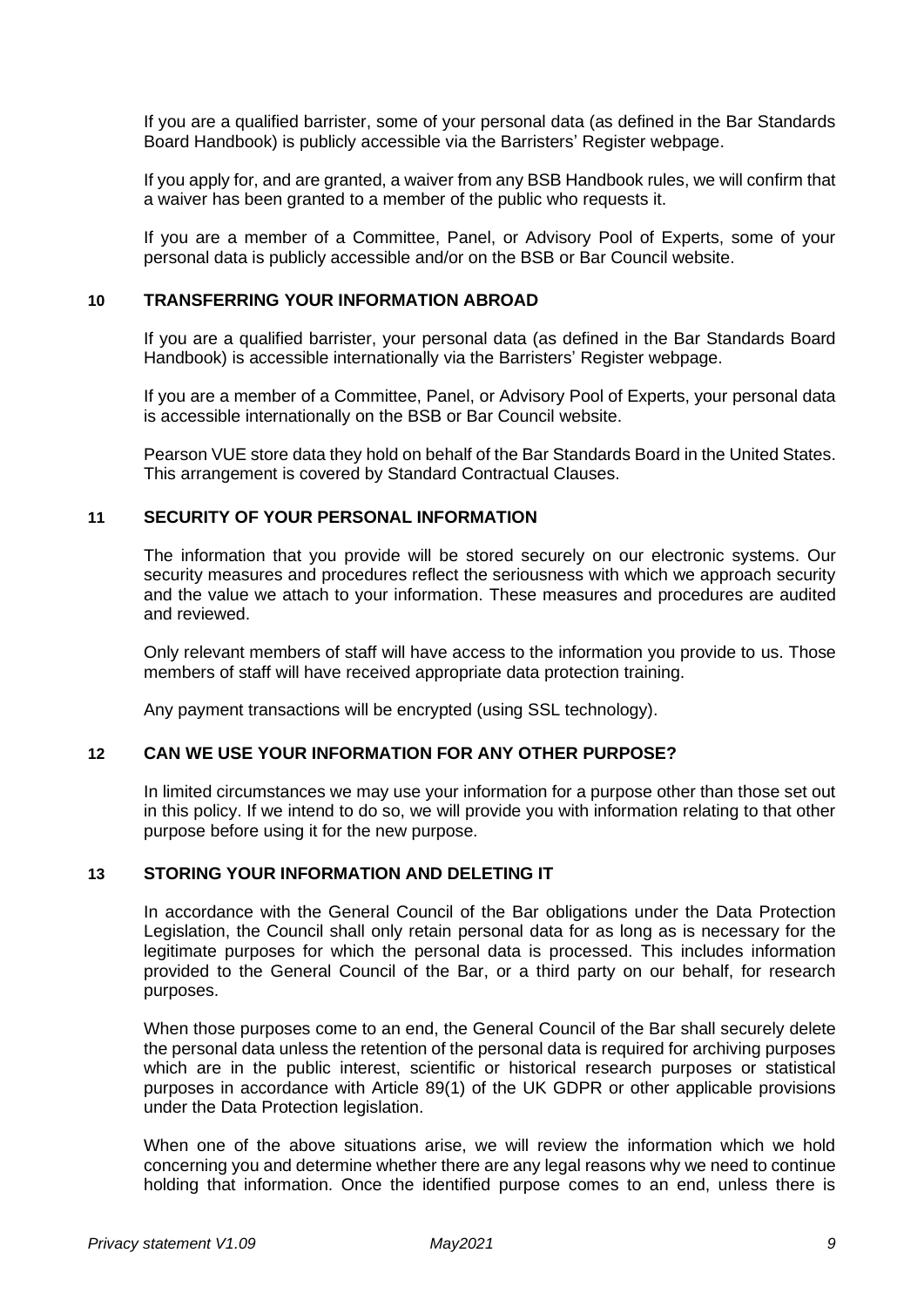another identifiable purpose for which it is necessary to hold on to your information, we will delete your information.

If you provide information for research purposes, at the end of the research project the information will be deleted or kept in an anonymised or pseudonymised format unless you are specifically notified otherwise.

If you would like further information about our data retention and disposal schedule then please contact [Privacy@BarCouncil.org.uk](mailto:Privacy@BarCouncil.org.uk)

### **14 YOUR RIGHTS**

In relation to the information which we hold about you, you are entitled to:

- see a copy of the information;
- ask us to rectify the information where it is inaccurate or is incomplete. If we agree the information is inaccurate or incomplete and make the rectification, we will inform any recipients of the information of the change, where possible;
- ask us to erase the information, but we will not be able to comply where we hold your information to fulfil our statutory regulatory and representative obligations;
- ask us to restrict what we do with your information, but there are a number of exemptions relating to this right;
- object to our use of your information and ask us to stop that use, in certain circumstances; and
- instruct us to provide you with the information we hold about you in a structured and commonly used format or transmit that information directly to another organisation.

Our obligations to comply with the above rights are subject to certain exemptions.

Where we are using some of your information because you have provided your consent to that use, you are entitled to withdraw your consent at any time. The lawfulness of our use of your information before consent was withdrawn is not affected. You can do this by writing to the Records Office at 289-293 High Holborn, London WC1V 7HZ or by emailing [Records@BarCouncil.org.uk.](mailto:Records@BarCouncil.org.uk)

For more information on your rights and how to exercise them, and on how to complain about how we are processing your personal data, see our Procedure on Data Subjects' Rights and Complaints [link]

You also have the right to complain to the Information Commissioner's Office (the "ICO") if you are not satisfied with the way we use your information. You can contact the ICO [-](mailto:-) see <https://ico.org.uk/global/contact-us/> for details.

#### **15 OTHER WEBSITES**

Our Site may contain links to other websites which are outside our control and are not covered by this Privacy Policy. If you access other websites using the links provided, the operators of these websites may collect information from you which will be used by them in accordance with their own privacy policies, which may differ from ours. Therefore, if you use these links to leave our Site and visit websites operated by third parties, we cannot be